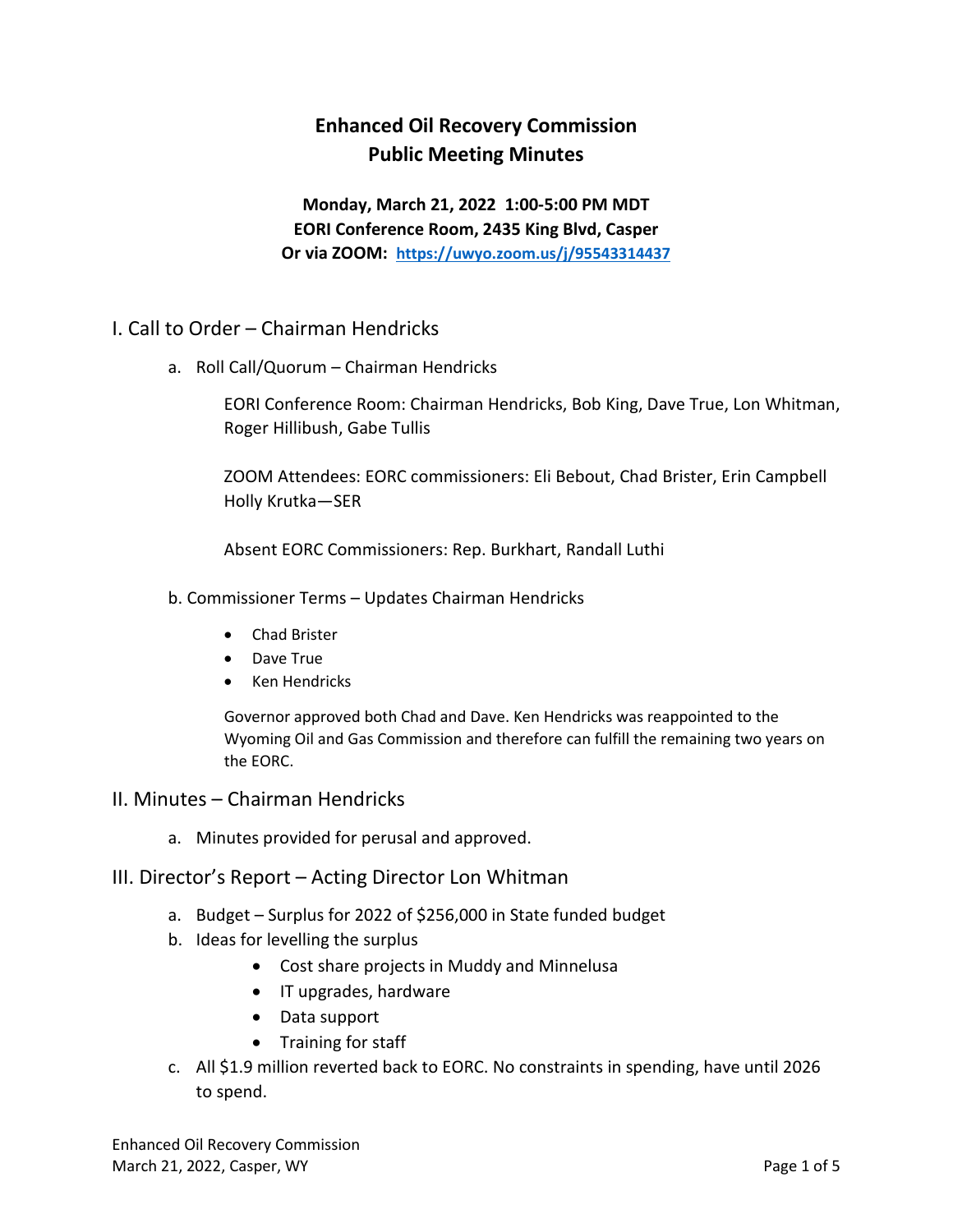- Contract staff
- Outreach
- IT hardware

Chairman Hendricks discussed the meeting with the governor and the stated emphasis on outreach being important.

All budget decisions will be monitored by the commission.

Biennium budget has passed. Governor has passed the employee salary increase and this will be added to our budget.

Dave True commented that there will be a meeting with UW about budgets soon.

New templates have been provided to increase information flow.

All staff evaluations are complete for 2021.

Relations with UW have improved.

Outreach meetings have been happening. Getting a good response.

North Dakota Conference in Anchorage in May—Lon will be contacting the Governor's calendar scheduling to be sure the governor will be able to participate.

Bob King requested that we make sure we have representation at this meeting even if the governor is not able to be there.

There will be representation from SER present at the conference as well.

The Advisory Board was brought up, there is interest in re-engaging with the TAB from their side as well as ours. There will need to be some reorganizing of membership, but action on the TAB will be addressed after the director search is finished. The EORC would like to have a more active role in TAB organization.

## IV. Financial Report—Gabe Tullis

New templates are well received, a request for percent of Fiscal year budget spent and percent of total budget for the year that has been spent to be displayed was made by Dave True.

IT hardware does not need to be purchased through UW.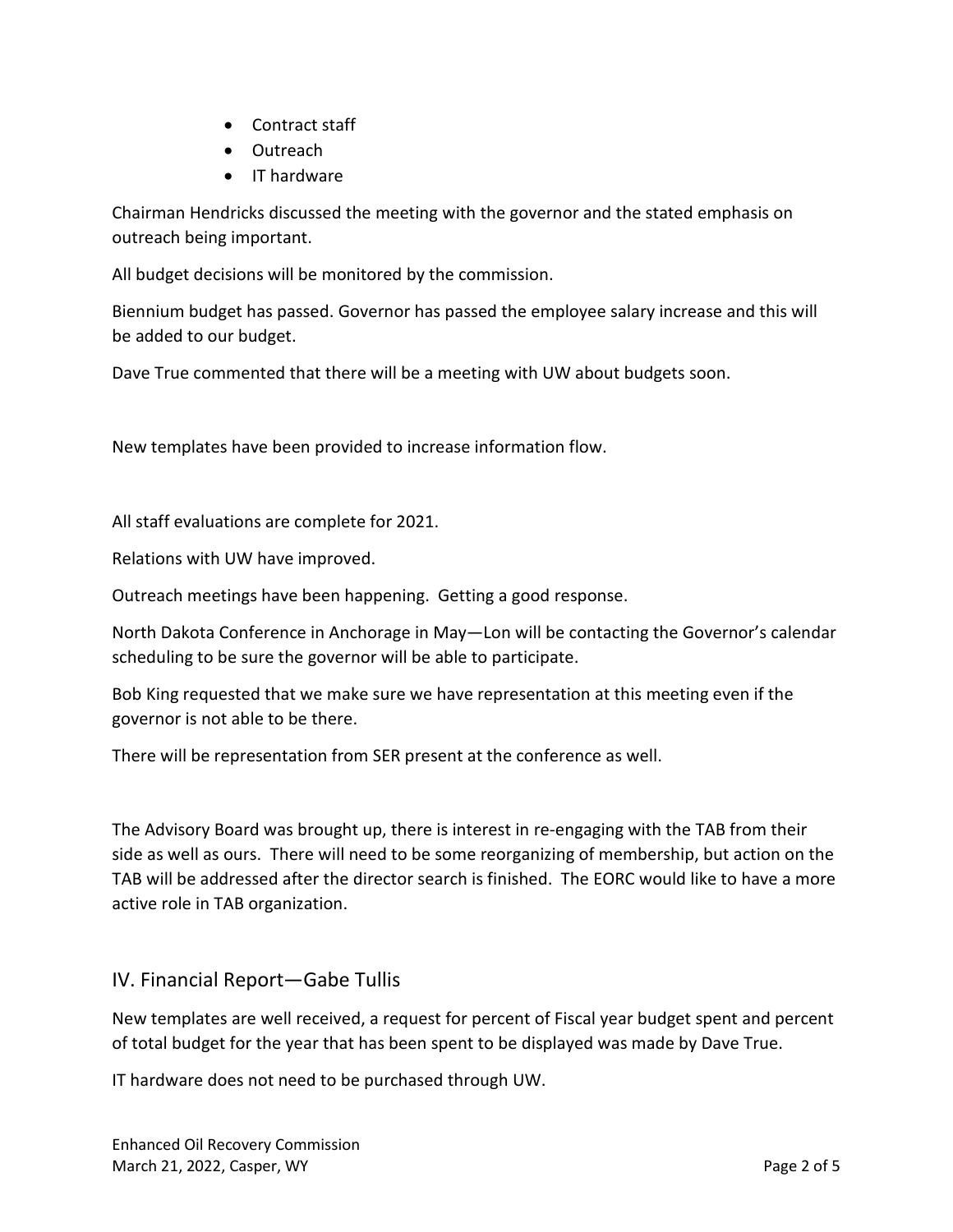Non-Fiscal Accounts explained as clearly as it can be. These accounts can be used for things that cannot be paid for with state funds. Sponsorships to SPE or AAGP etc.

Request for a highlight of possible shortfalls or overages on the reports.

#### DOE Grants:

Comments made about Southern States Energy Board (SSEB) project, EORI has not been involved yet, was a project that Steve Carpenter brought to EORI and with him leaving, Lon has reached out to assume Steve roll in the project but has yet to hear from them.

Jeff Brown was noted as an economics expert that is on staff but only hourly and through DOE grant payments.

Holly Krutka made a note about moving away from pass through work more toward active work to build up expertise in Wyoming.

## V. Technical Projects

New project report template. Better at a glance report and a detail report is also provided.

Oil and Gas Basin by Basin study. High level project review. Hoping to have a draft by end of April. Hope it will stimulate conversation about oil and gas in the state. Discussed the viability of Oil and Gas for the next few decades.

Template for grant funded projects.

- ROZ meeting with Contango Monday March 28, 2022 in Tulsa, OK
- Tight Gas—Oxy is pleased with progress
- Blue Buffalo Tall grass—capture with moves toward storage or  $CO<sub>2</sub>$  EOR
- SSEB-No actionable items
- Carbon Safe—moving into Phase III Commercialization and again if moves toward  $CO<sub>2</sub>$ EOR we will be involved in reporting
- Reaction Engineering—project not funded for second Phase

Mohammad Piri's project was brought up. EORI is involved in this project. The extent of our obligation is to be determined.

#### Break

## VI. Technology Projects—Roger Hillibush

New templates received well and provide more clarity.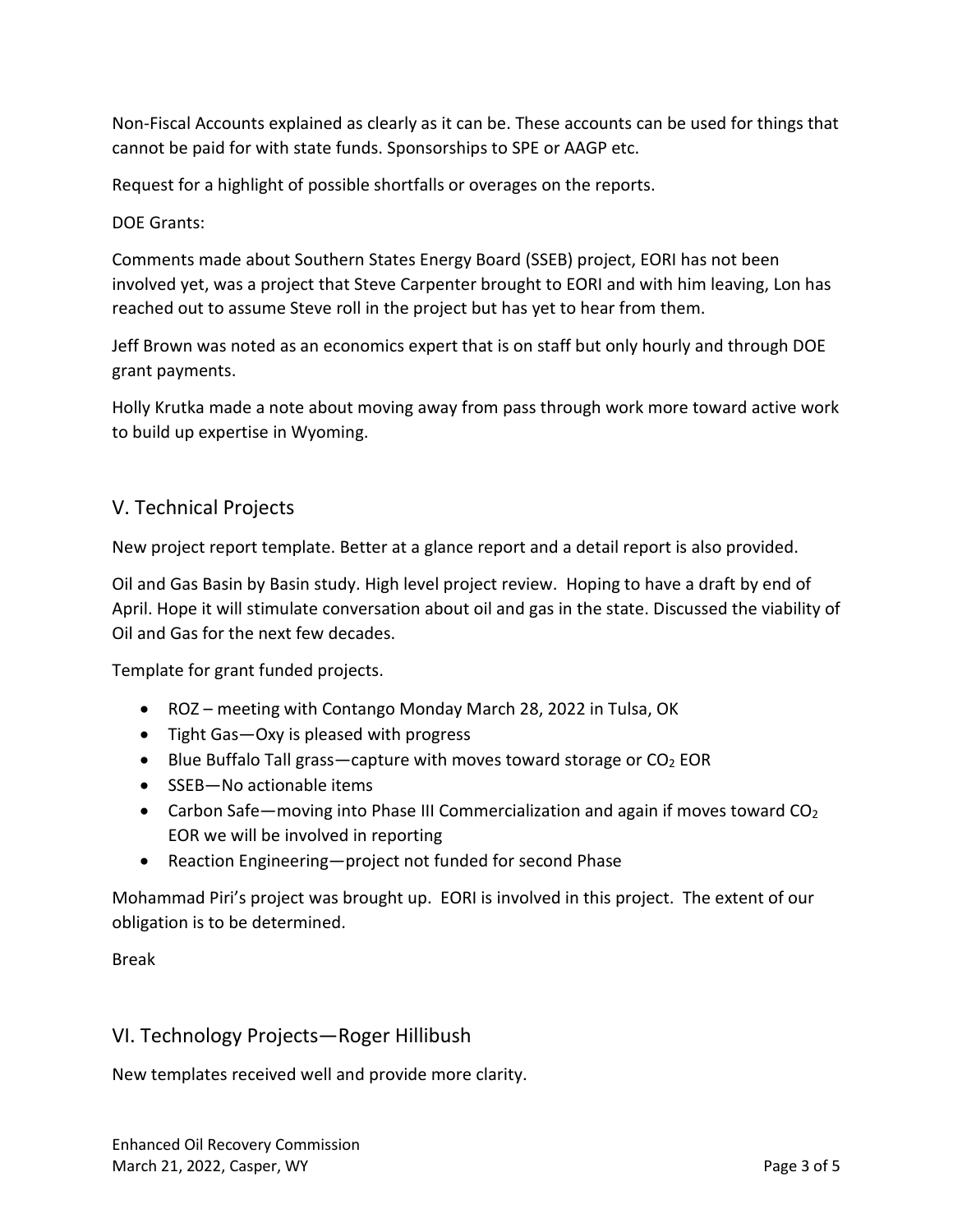Overview of IT infrastructure, new hardware and software for servers. Now looking to end user hardware. Developed a hardware renewal policy, specific to type of work used because engineering and geology have different needs. Policy needs updating due to supply issues and availability.

Projects:

- Website update—hope that will be updated by the end of the year.
- Casper Log Library—action needed is determining what to do with the materials we have deemed we do not need. Suggestions for American Heritage center, State archives, Denver log archive, Casper college has expressed interested, TGS is a log service company are all possibilities after right of refusal is confirmed with former owners. Deadline for refusal is the end of March.
- WPA Infrastructure—GIS services for interactive online maps. All servers from WPA have been migrated over to EORI and all that is left to migrate the subscribers. Hopefully all services will be migrated by the end of the month.
- EORI intranet portal—internal database queries to extract data packages for EORI staff. Data can be exported for any software package needed. Project does not have priority, is worked on as we have time outside other obligations.
- Data search tool—for internal search. Large amount of internal data, but no way to search it. This is a back burner project but there has been a software update that will allow searching within the files, not just by name.
- WyRIT 3.0—Update to the current online application. Make easier to use and update the information attached to it.

#### Continuous activities:

• Well data—quality checking data for use internally. Checking well data from WYOGCC and then making it available to internal users. We have good collaboration with WYOGCC and when we find errors, we provide those corrections back to them for them to do with as they will.

OIL and Gas Fair questions.

Move to go back to in person? Costs and interest necessitate a revisit of the concept. Original idea was a money-making enterprise, but we would have to evaluate how EORI would go forward. Going forward there is a virtual conference talk in the works about electricity costs in the field.

Security in the IT for EORI. EORI is nested behind UWs firewall. Also have internal security set up. Partnered with Computer Logic and active backup onsite and off-site.